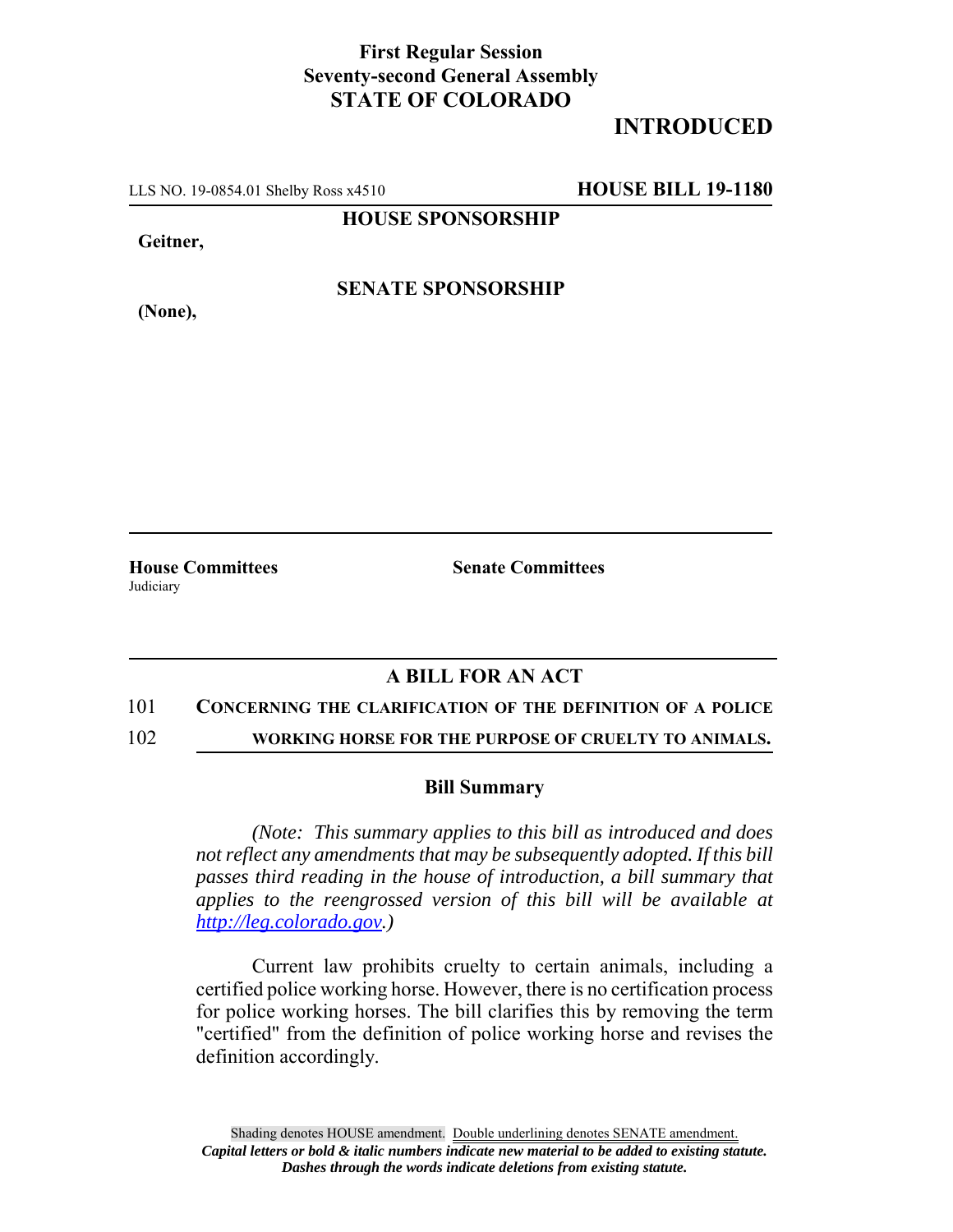| $\mathbf{1}$   | Be it enacted by the General Assembly of the State of Colorado:                   |
|----------------|-----------------------------------------------------------------------------------|
| $\overline{2}$ | <b>SECTION 1.</b> In Colorado Revised Statutes, 18-9-201, amend (2),              |
| 3              | $(2.4)$ , and $(4.7)$ as follows:                                                 |
| $\overline{4}$ | 18-9-201. Definitions. As used in this part 2, unless the context                 |
| 5              | otherwise requires:                                                               |
| 6              | (2) "Animal" means any living dumb creature, including a                          |
| 7              | certified police working dog, a certified police working horse, and a             |
| 8              | service animal as those terms are defined, respectively, in subsections           |
| 9              | $(2.3)$ , $(2.4)$ , and $(4.7)$ of this section.                                  |
| 10             | (2.4) "Certified police "POLICE working horse" means a horse that                 |
| 11             | has current certification from a state or national agency or an association       |
| 12             | that certifies police working horses, and that is part of IS CURRENTLY            |
| 13             | WORKING FULL TIME OR PART TIME AS PART OF a working law enforcement               |
| 14             | team.                                                                             |
| 15             | (4.7) "Service animal" means any animal, the services of which                    |
| 16             | are used to aid the performance of official duties by a fire department, fire     |
| 17             | protection district, or governmental search and rescue agency. Unless             |
| 18             | otherwise specified, "service animal" does not include a "certified police"       |
| 19             | working dog" or a "certified police "POLICE working horse" as defined in          |
| 20             | subsections $(2.3)$ and $(2.4)$ of this section.                                  |
| 21             | SECTION 2. In Colorado Revised Statutes, 18-9-202, amend                          |
| 22             | $(1.5)(c)$ , $(2)(a)$ , $(2)(a.5)(V)$ , and $(2)(d)(II)$ as follows:              |
| 23             | 18-9-202. Cruelty to animals - aggravated cruelty to animals                      |
| 24             | <b>- service animals.</b> $(1.5)(c)$ A person commits cruelty to a service animal |
| 25             | or a certified police working dog or certified police working horse if he         |
| 26             | or she violates the provisions of subsection $(1)$ of this section with respect   |
|                |                                                                                   |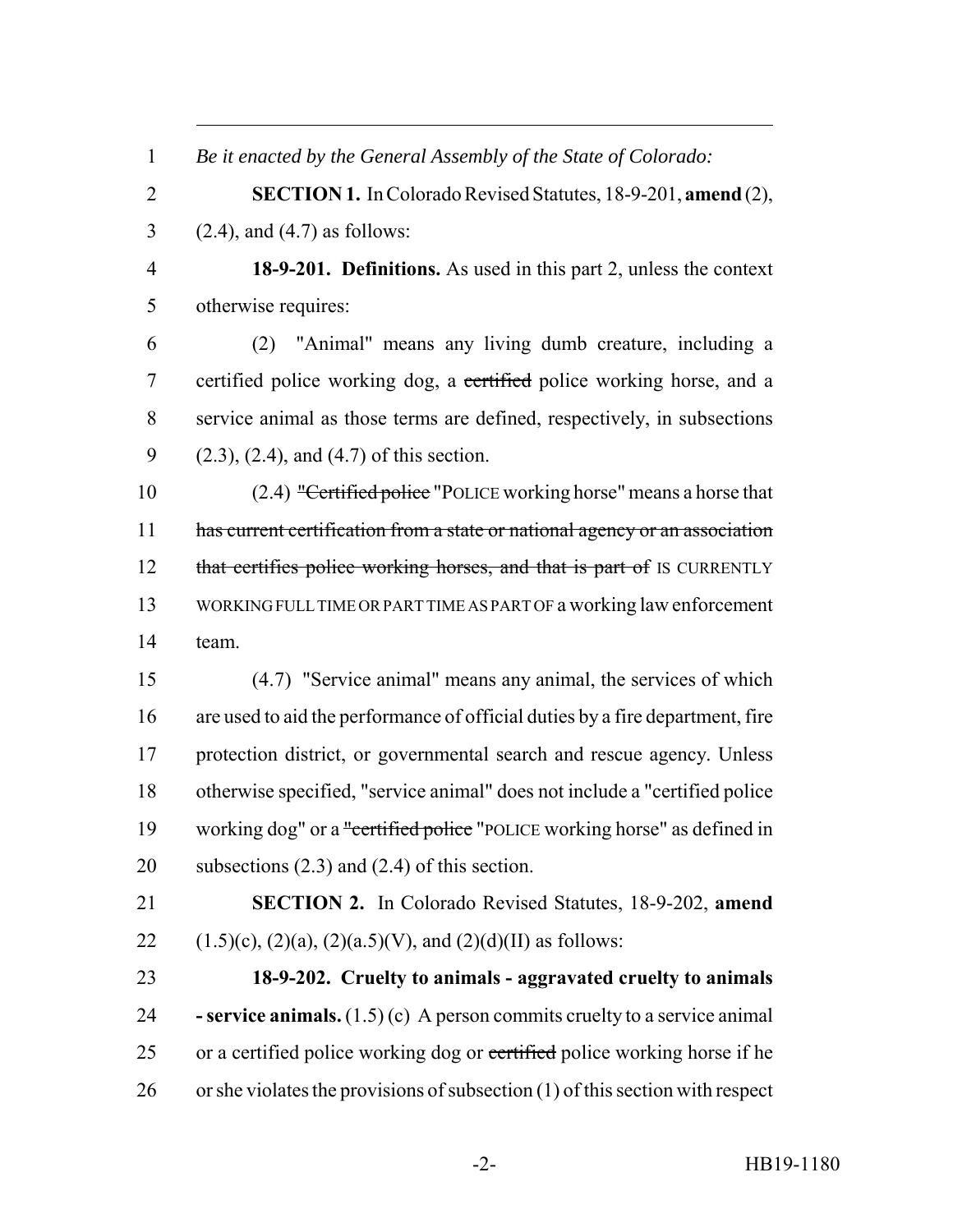1 to a service animal, certified police working dog, or certified police 2 working horse, as those terms are defined in section 18-9-201 (2.3), (2.4), and (4.7), whether the service animal, certified police working dog, or 4 certified police working horse is on duty or not on duty.

 (2) (a) Except as otherwise provided in subsection (2)(b) of this section, cruelty to animals, or cruelty to a service animal or certified police working dog or certified police working horse pursuant to 8 subsection  $(1.5)(c)$  of this section, is a class 1 misdemeanor.

 (a.5) (V) In addition to any other sentence imposed upon a person for a violation of any criminal law under this title 18, any person convicted of a second or subsequent conviction for any crime, the underlying factual basis of which has been found by the court to include an act of cruelty to animals, or cruelty to a service animal or a certified 14 police working dog or certified police working horse pursuant to subsection (1.5)(c) of this section, is required to pay a mandatory minimum fine of one thousand dollars and is required to complete an anger management treatment program or any other appropriate treatment program.

 (d) (II) If a person is convicted of cruelty to a certified police 20 working dog or certified police working horse pursuant to subsection (1.5)(c) of this section, the court shall order him or her to make restitution to the agency or individual owning the certified police working dog or 23 certified police working horse for all expenses, including any immediate and ongoing veterinary expenses related to the incident, and replacement 25 costs for the certified police working dog or certified police working horse if it is permanently disabled or killed as a result of the cruelty to animals incident. If the court finds that the person who is convicted of